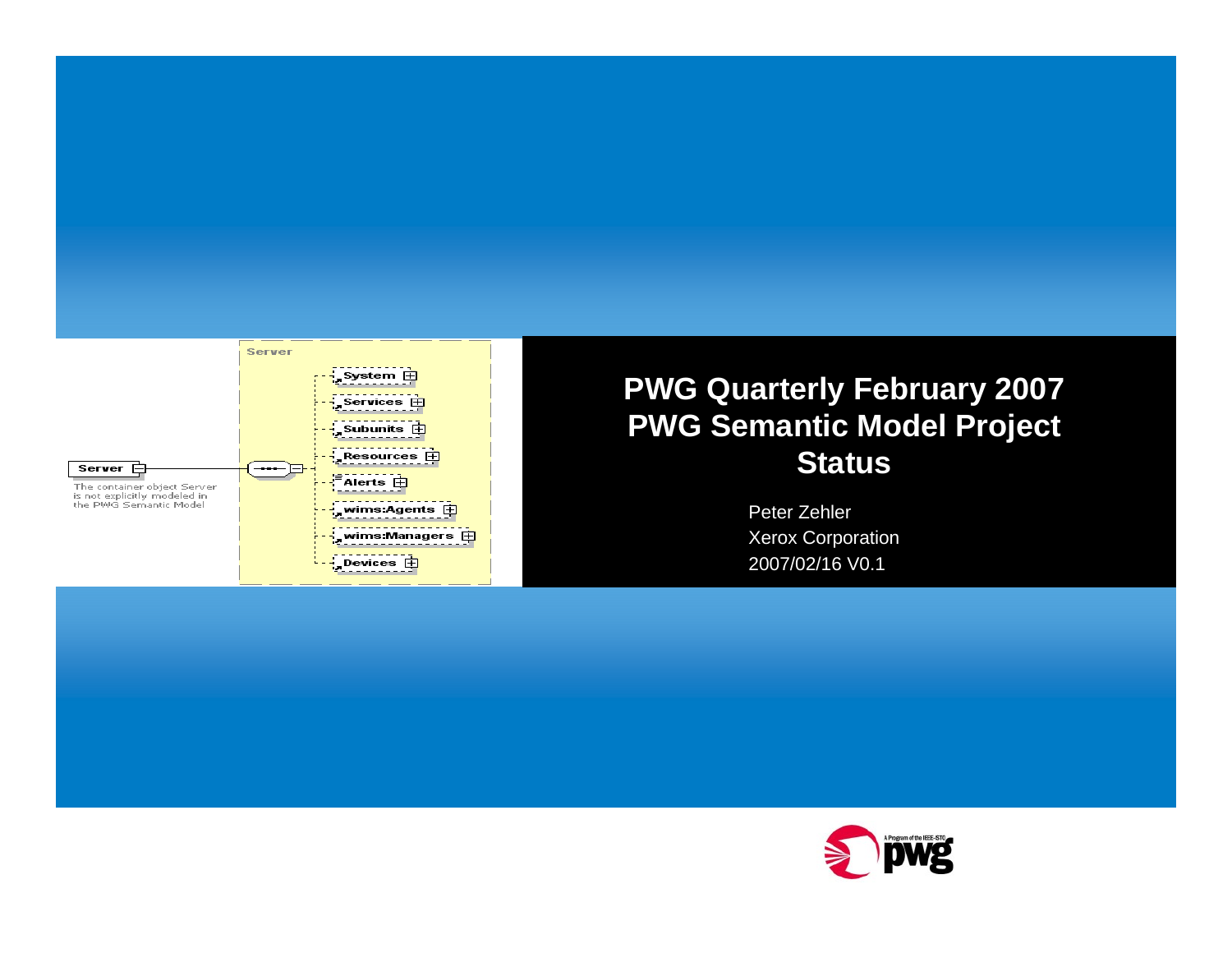- Version 1 originally written to make all of the IPP Model more approachable. Single document less than 70 pages vs. more than 15 documents totaling more than 1500 pages
- Version 1 did not define any semantics. It gave a terse description and referenced the associated document.
- Version 1 limited to IPP (i.e. Print Service)
- XML Schema published (Simple IPP Web Service created for UPnPv2 Printing)

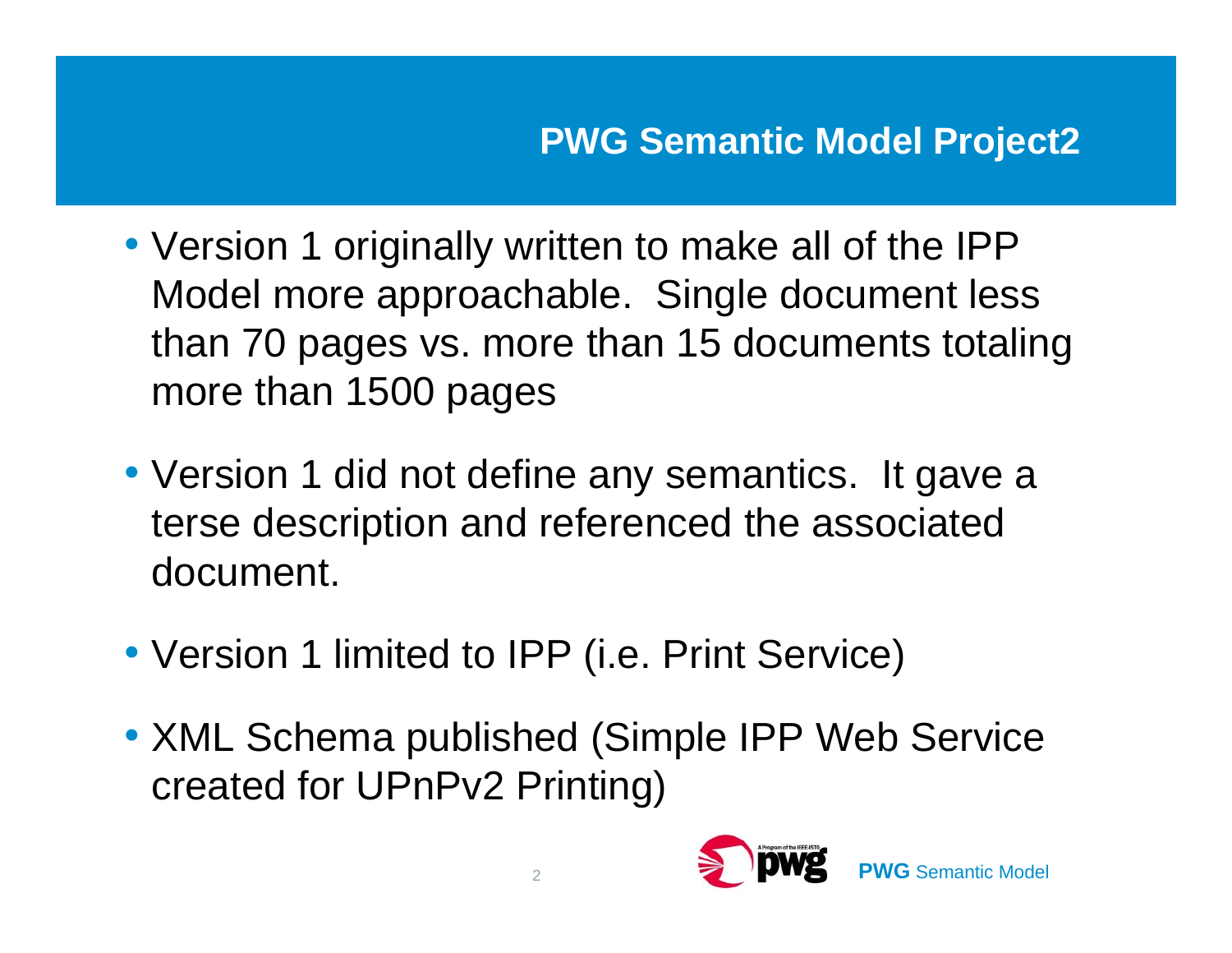- Version 2 expands scope to the Services of multifunction devices (e.g. FaxOut, Scan, Copy)
- Version 2 includes Device semantics (e.g. Input Trays, Media Path).
- Although the Print Service is well defined other services (e.g. FaxOut, Scan, Copy) do not have a PWG definition or specification

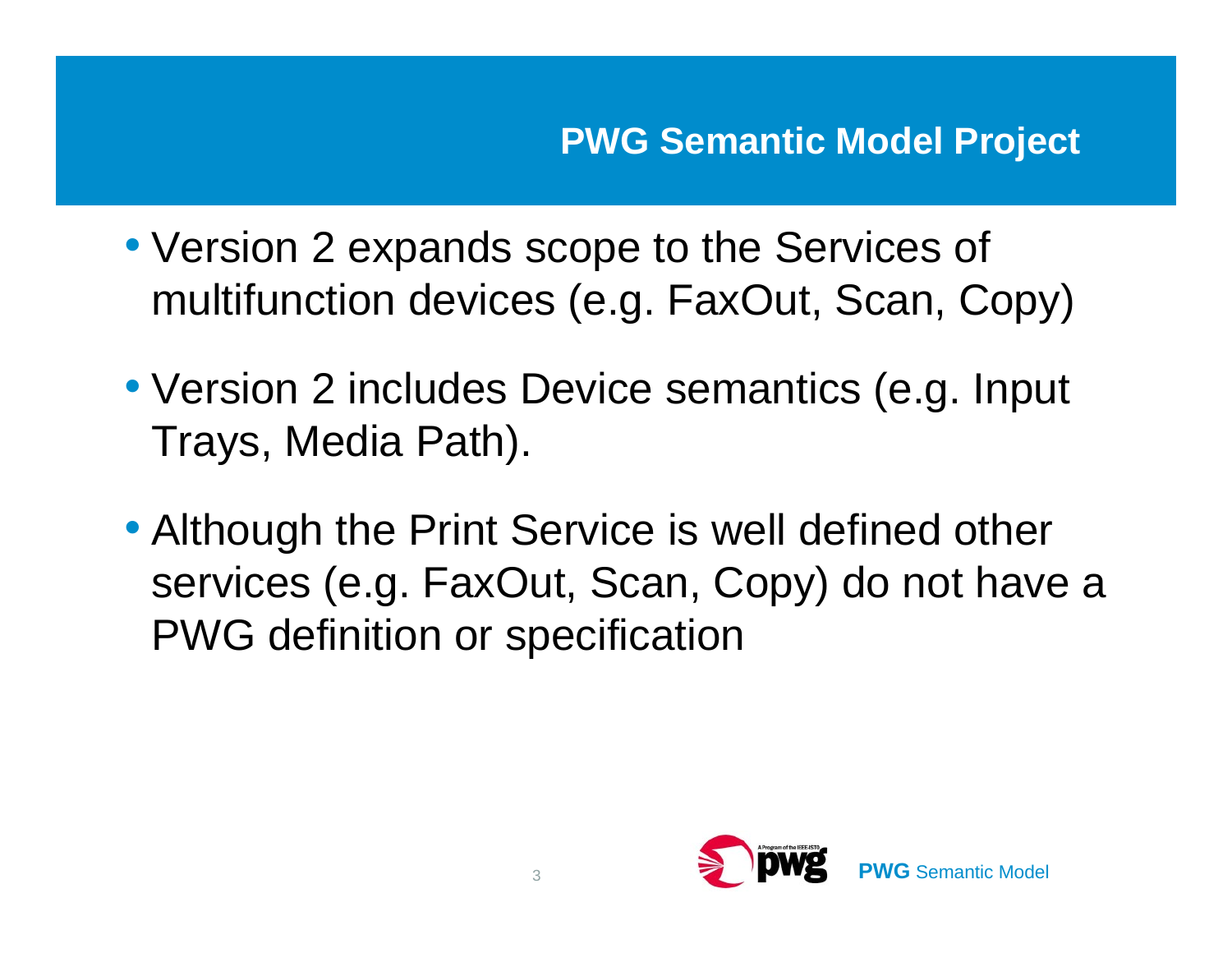## **Goals**

- • Bring the PWG Semantic model up to date with multifunction devices
	- $-$  Initial effort is to "sketch out" model using XML Schema
	- $\mathcal{L}_{\mathcal{A}}$  , and the set of  $\mathcal{L}_{\mathcal{A}}$  Expand the Service/Job/Document definitions to accommodate multifunction
	- – Finalize Model by Service specific model specifications
		- • Prioritize services and focus work to push specification(s) through
		- Update PWG Semantic Model to incorporate approved specifications
- Incorporate Device aspects into model
	- $\mathcal{L}_{\mathcal{A}}$  , and the set of  $\mathcal{L}_{\mathcal{A}}$  $-$  Expand device (i.e. subunit) definitions for multifunction

4



**PWG** Semantic Model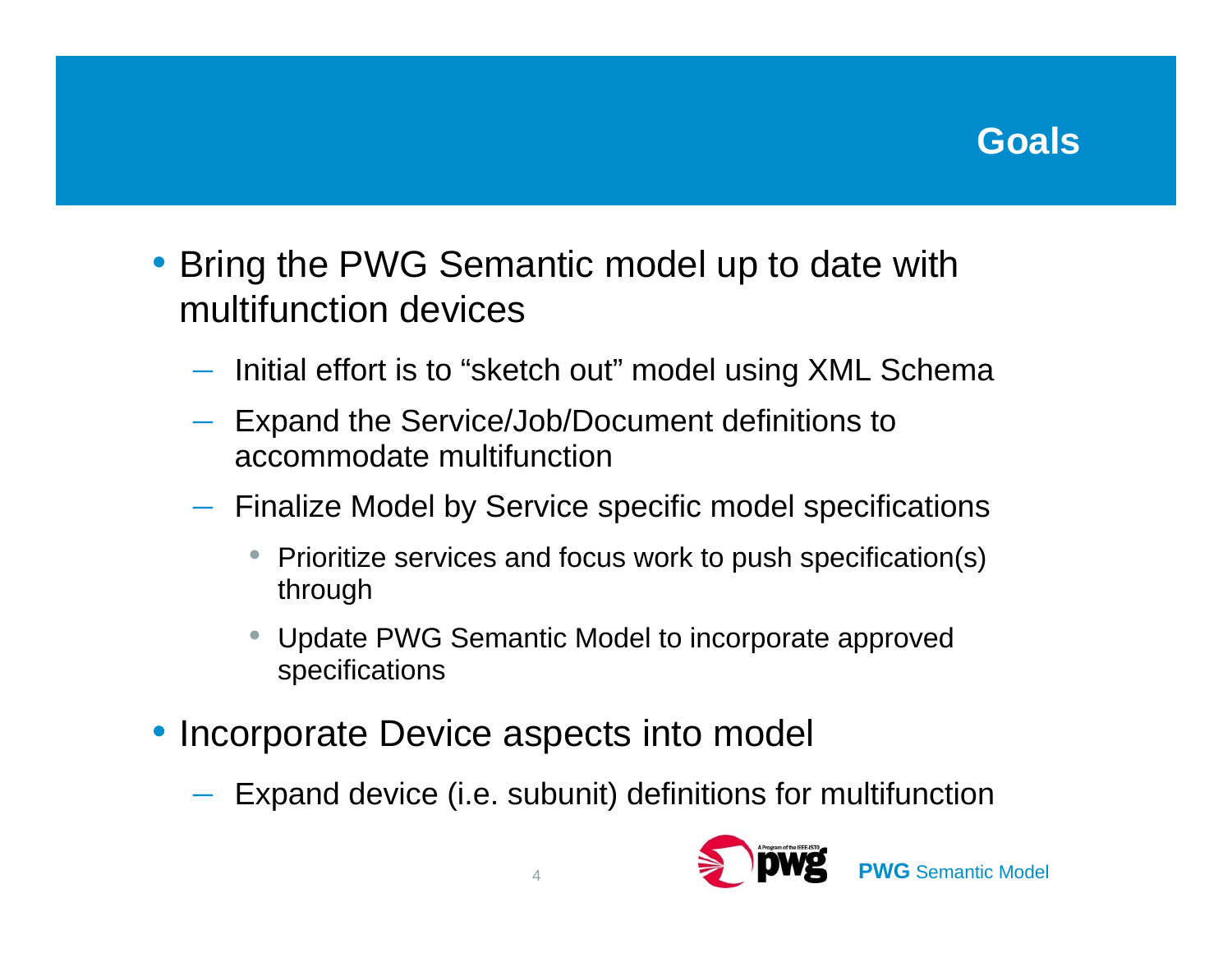## **Keep in Mind**

- WSD-Print and WSD-Scan
	- $-$  Can these be incorporated
	- $-$  How do we rationalize divergences
- CIM
	- $-$  Mapping of subunits
	- $-$  Expansion into multifunction
	- $-$  Mapping of counting metrics



**PWG** Semantic Model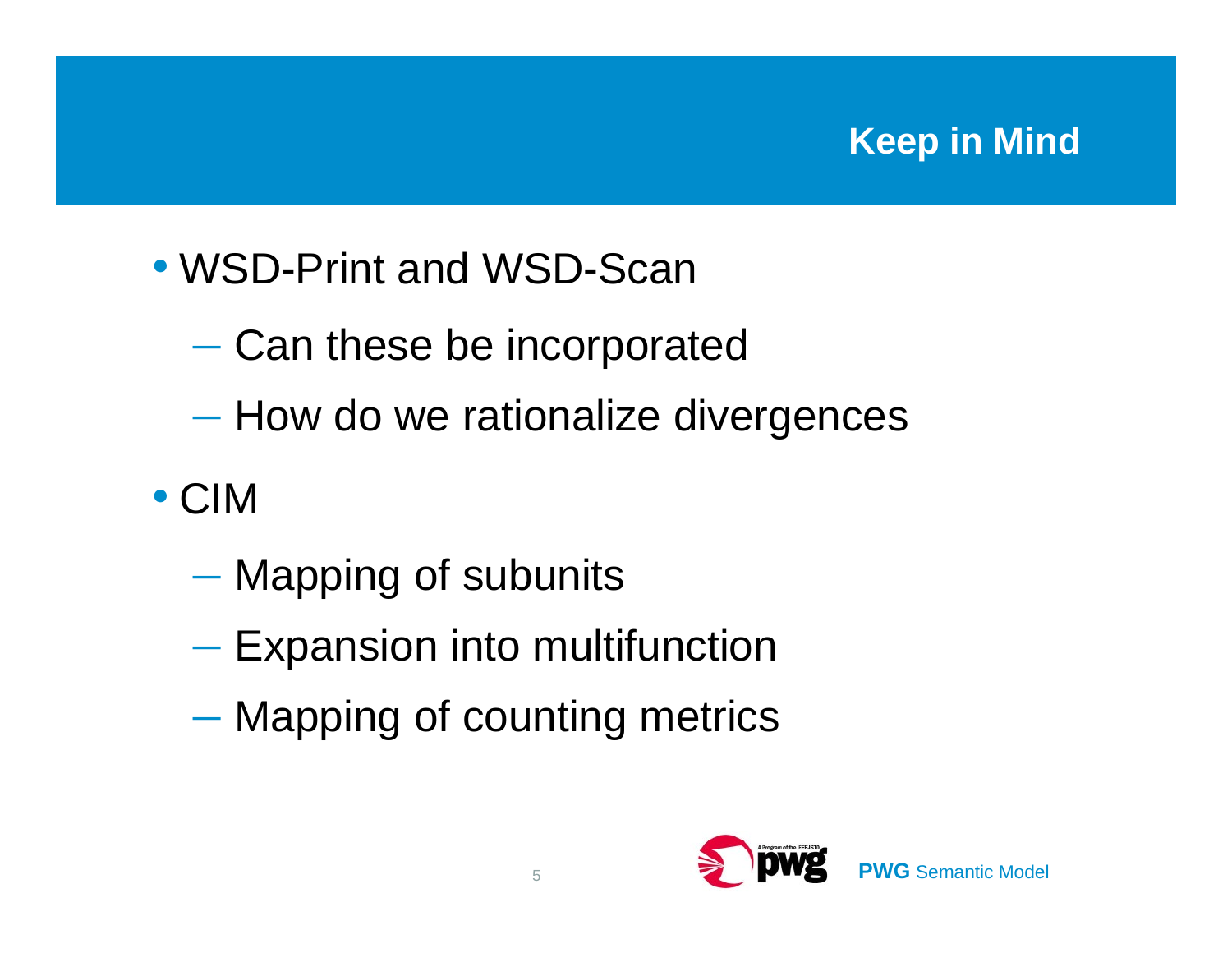### **Server**



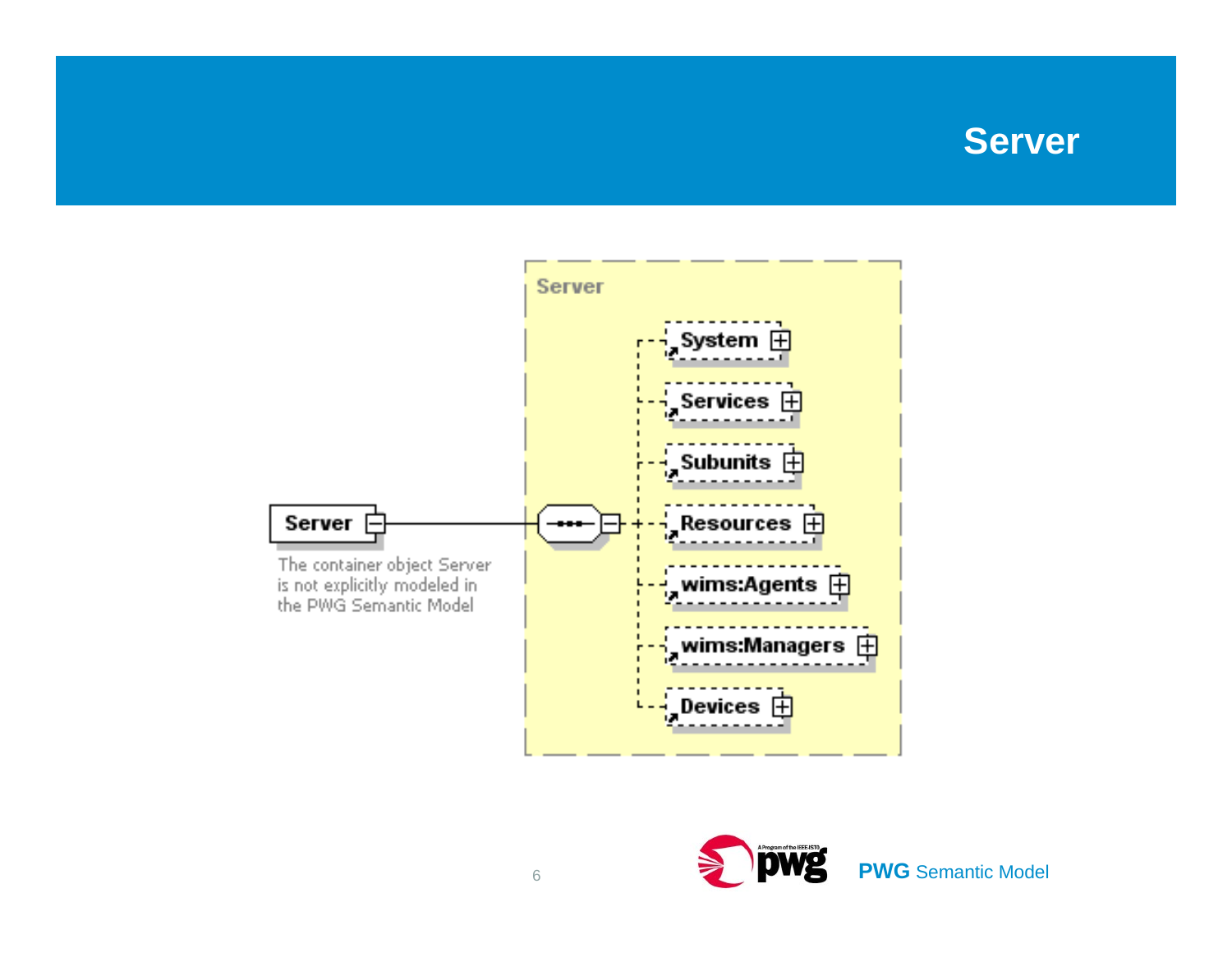

### **System**

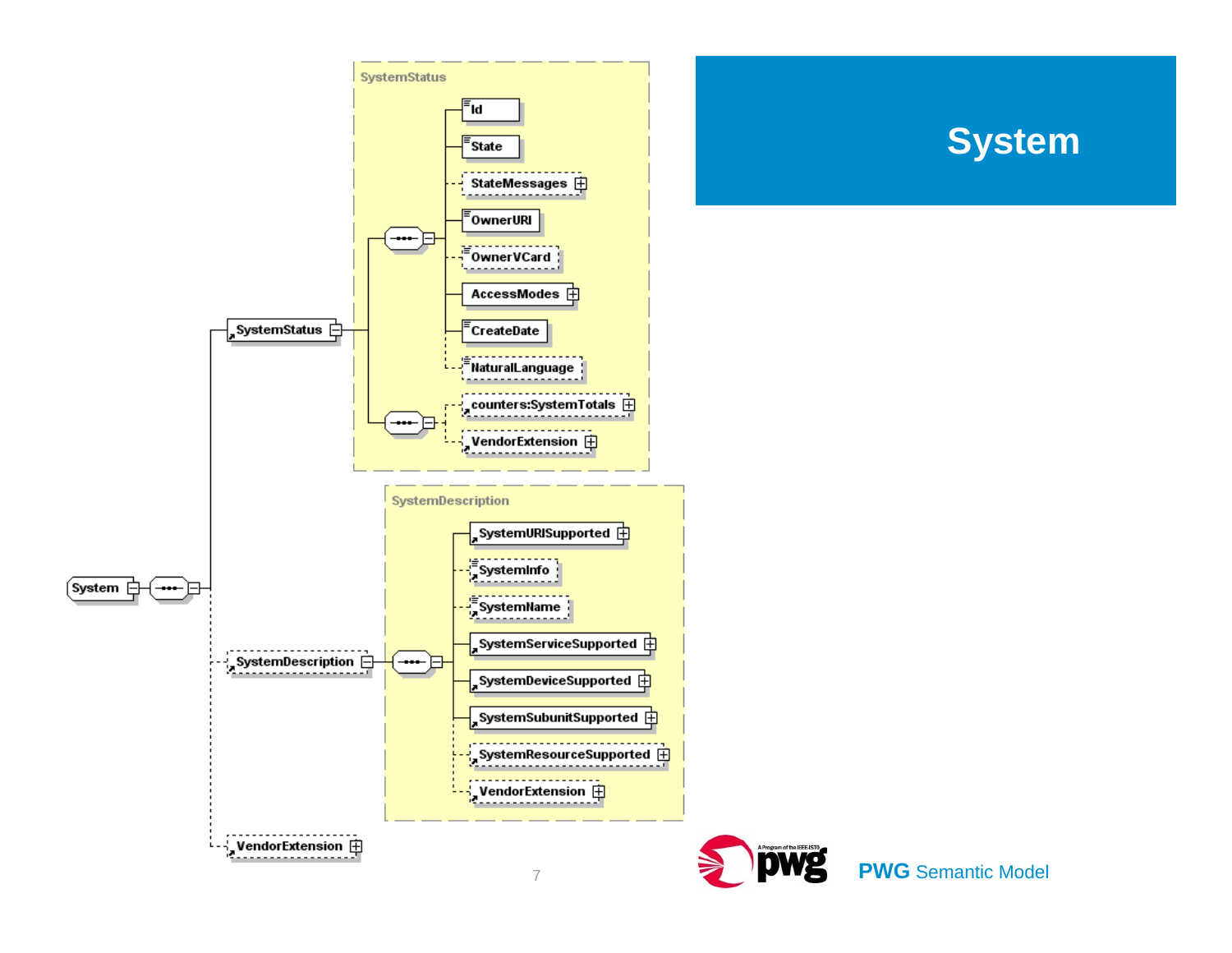



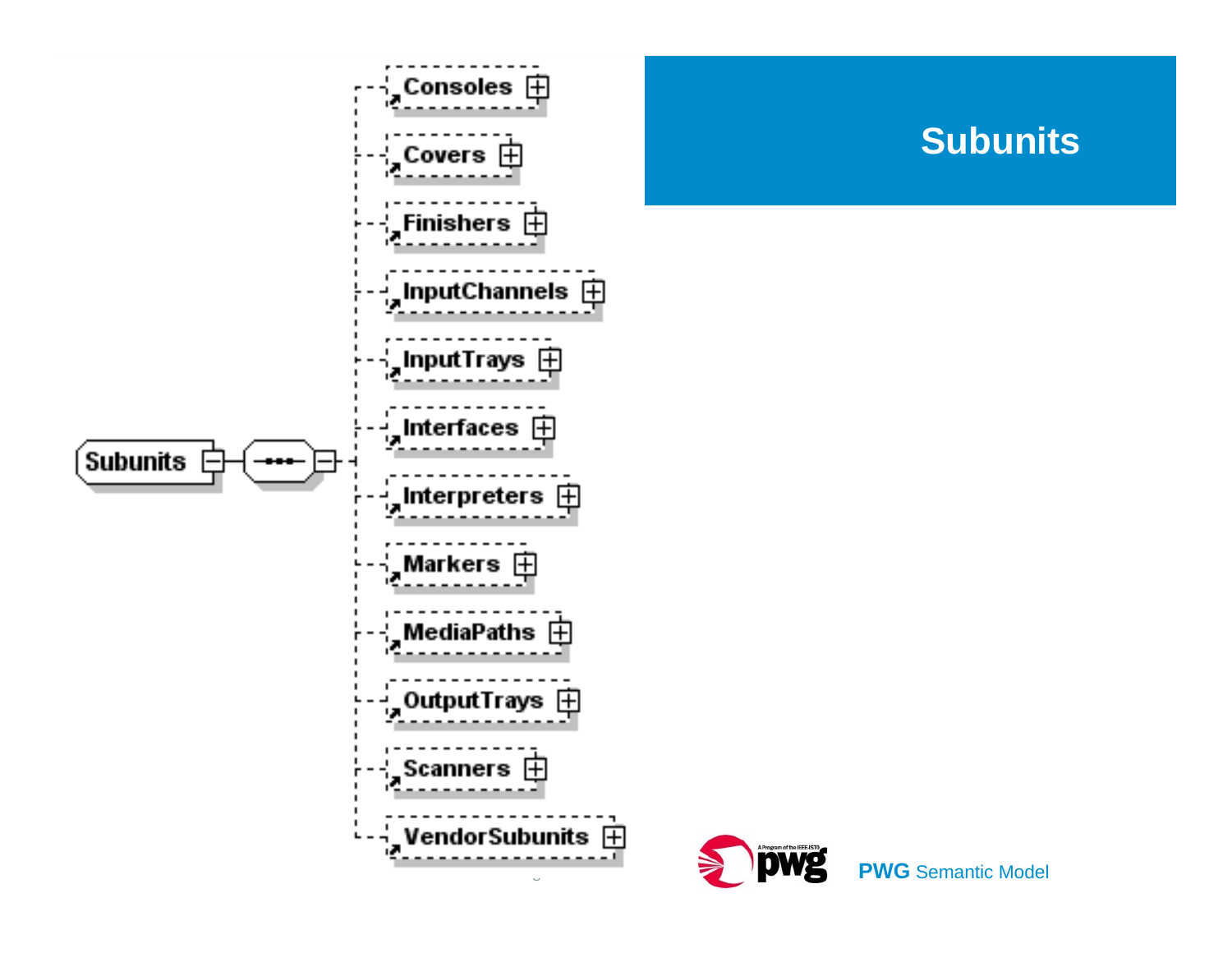### **Services**



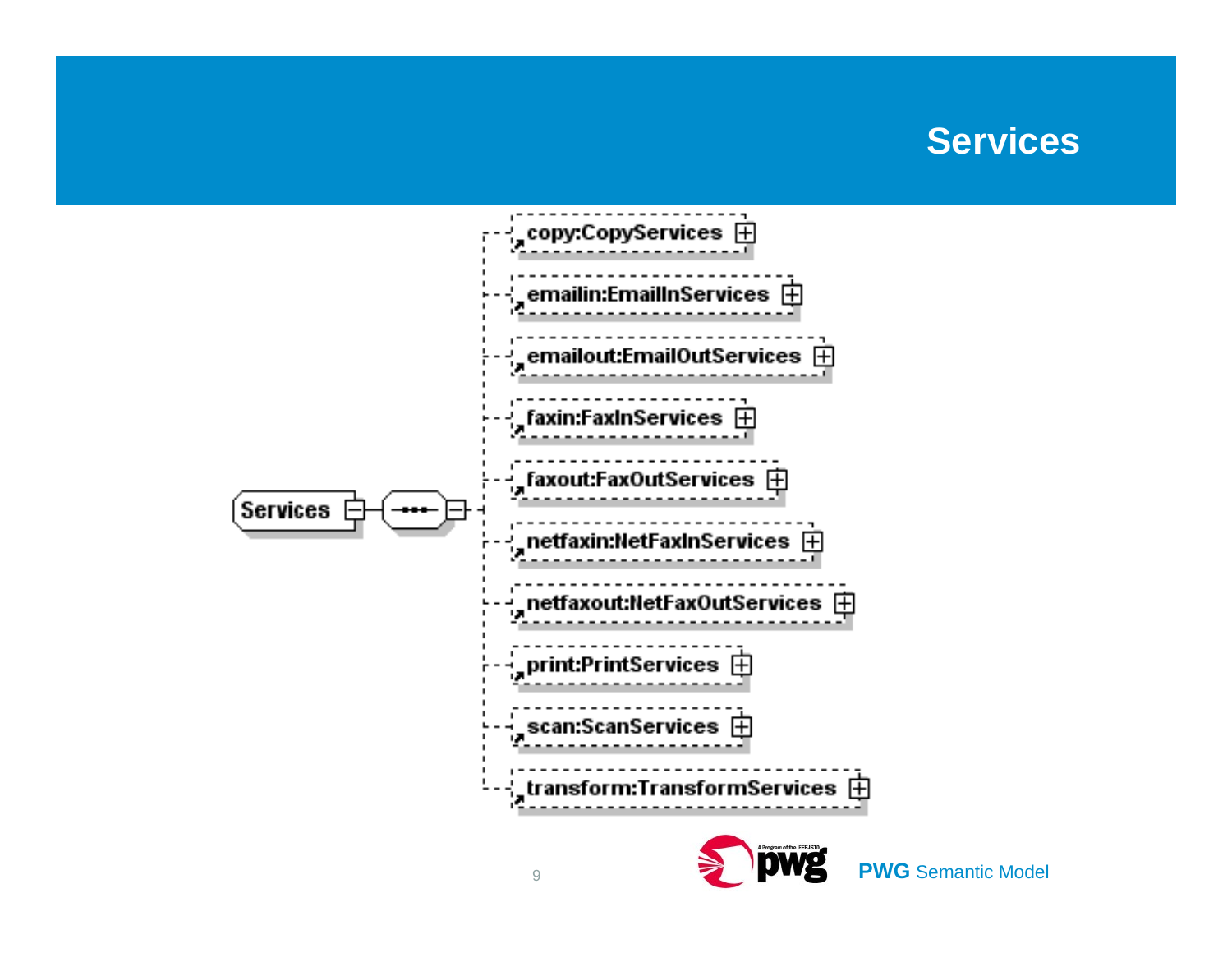#### **Service**



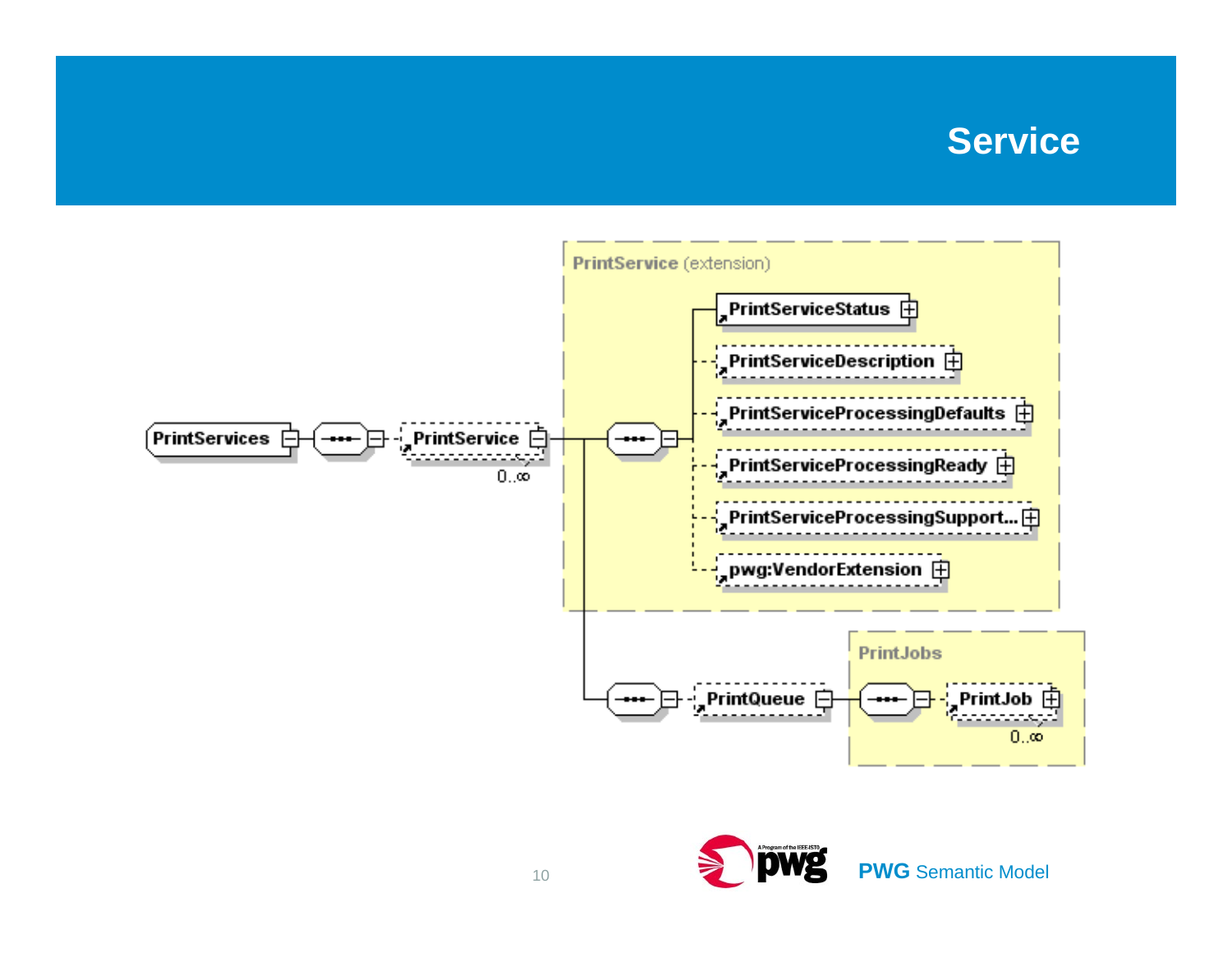### **Job**

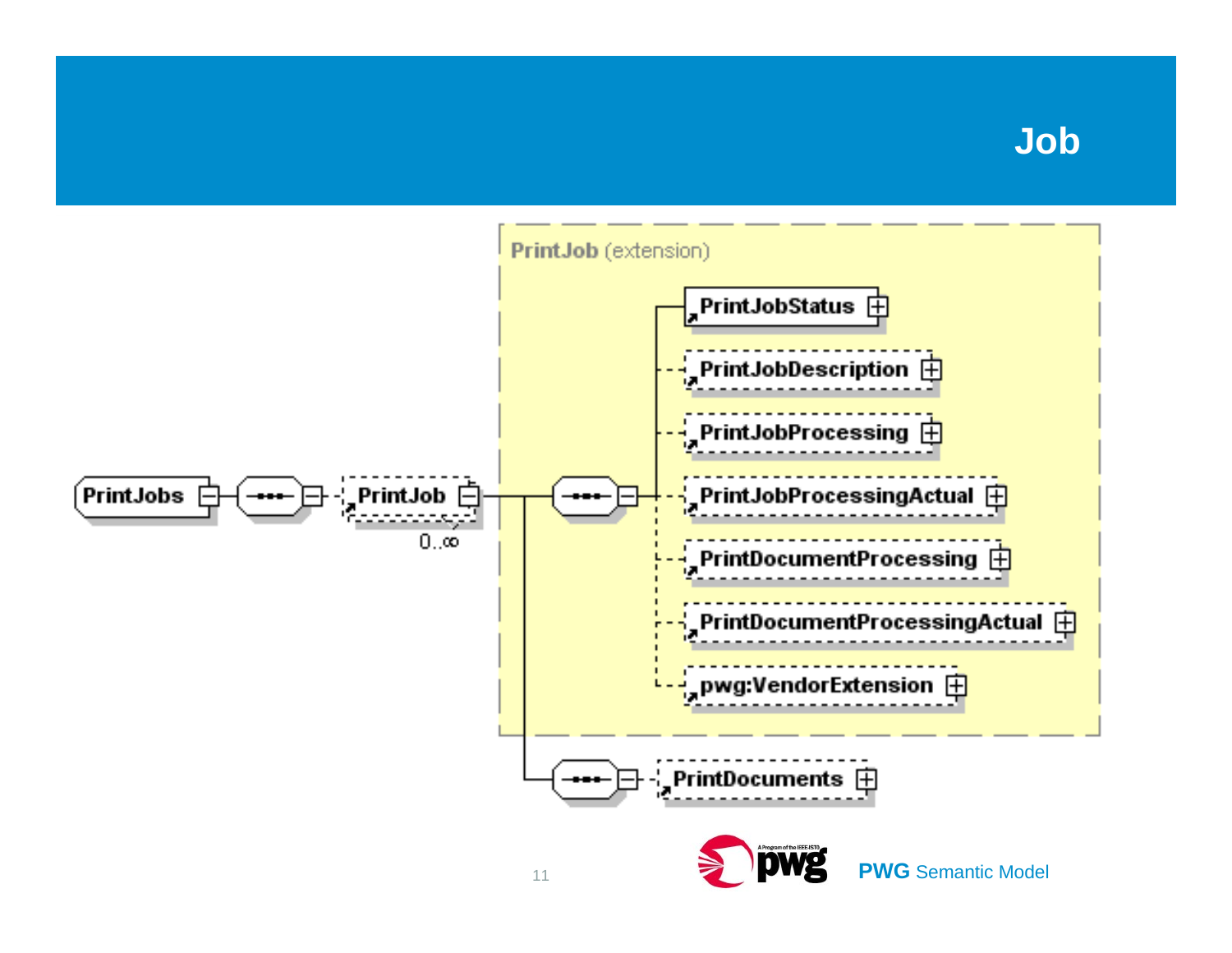#### **Document**



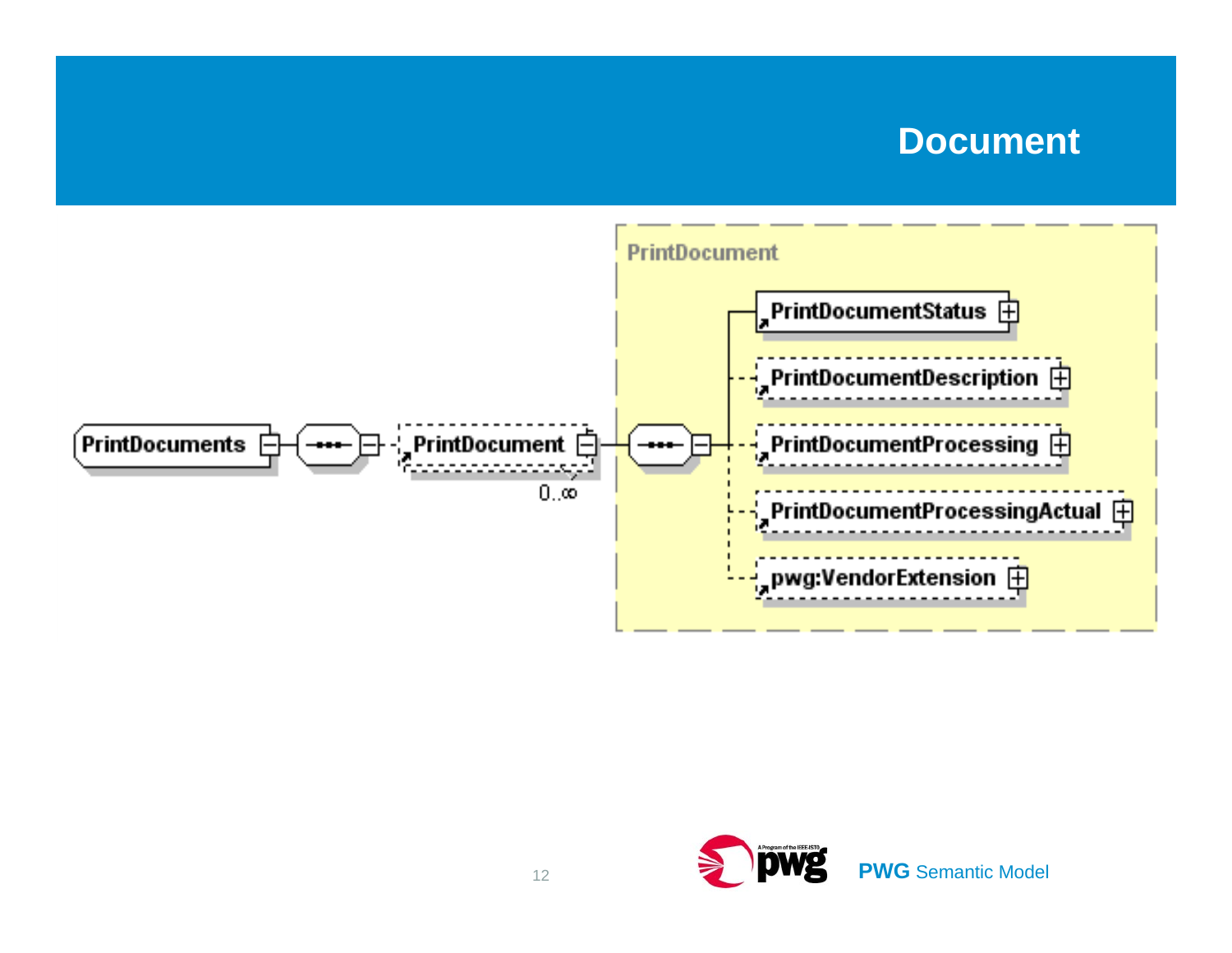- Version 1 published
- Version 2 Schema "sketch" exists.
	- $-$  Need to flesh out Services with operations
	- Need to discuss relationships of Service, Job and Document across the services
	- Need to revisit Device and Subunits as well as Alerts and Reports

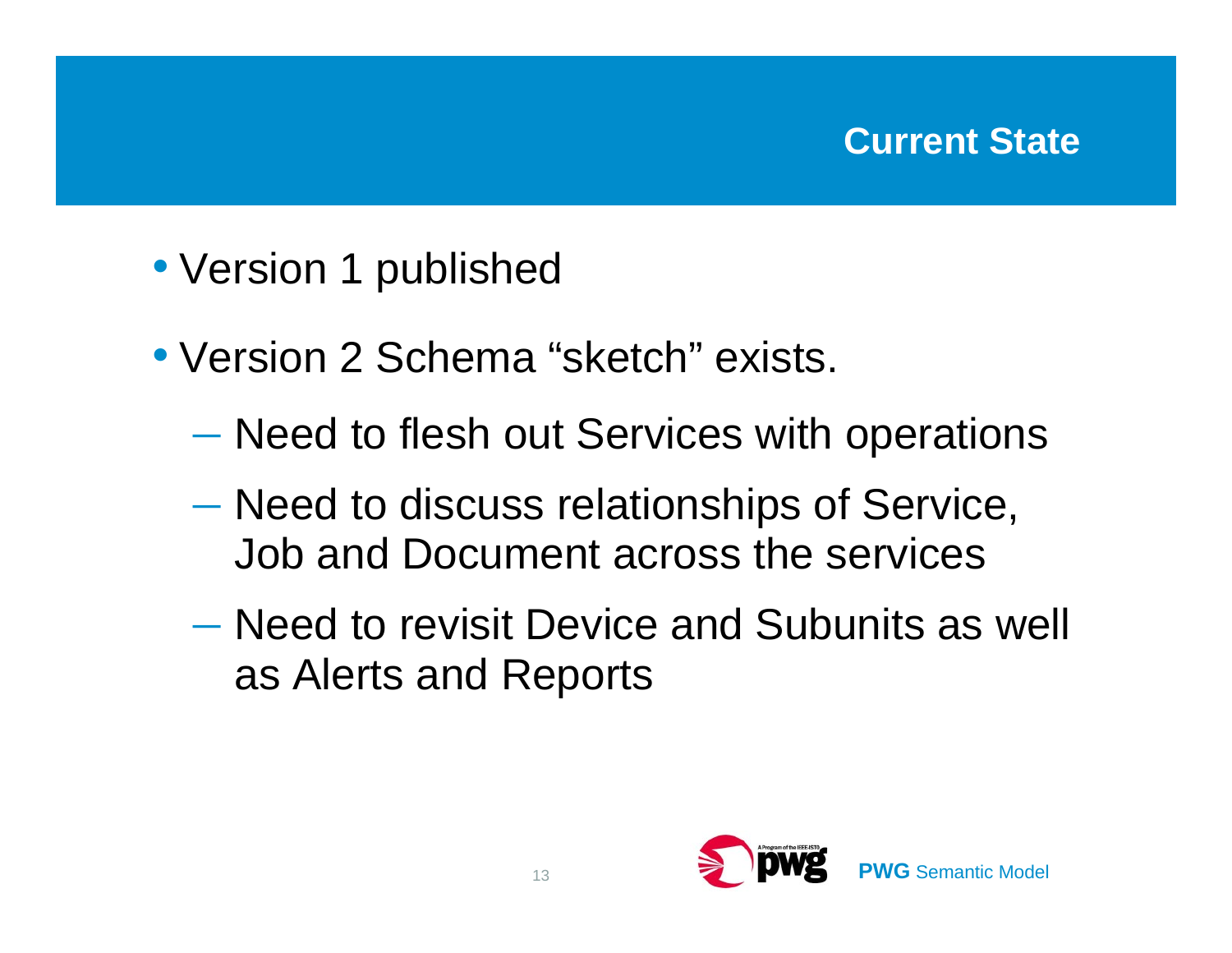

# • **Is there PWG support for Semantic Model v2 ?**

– Who

- Participant in the Company of the Company of What level of support
	- Editors of Service specifications
	- Implementations